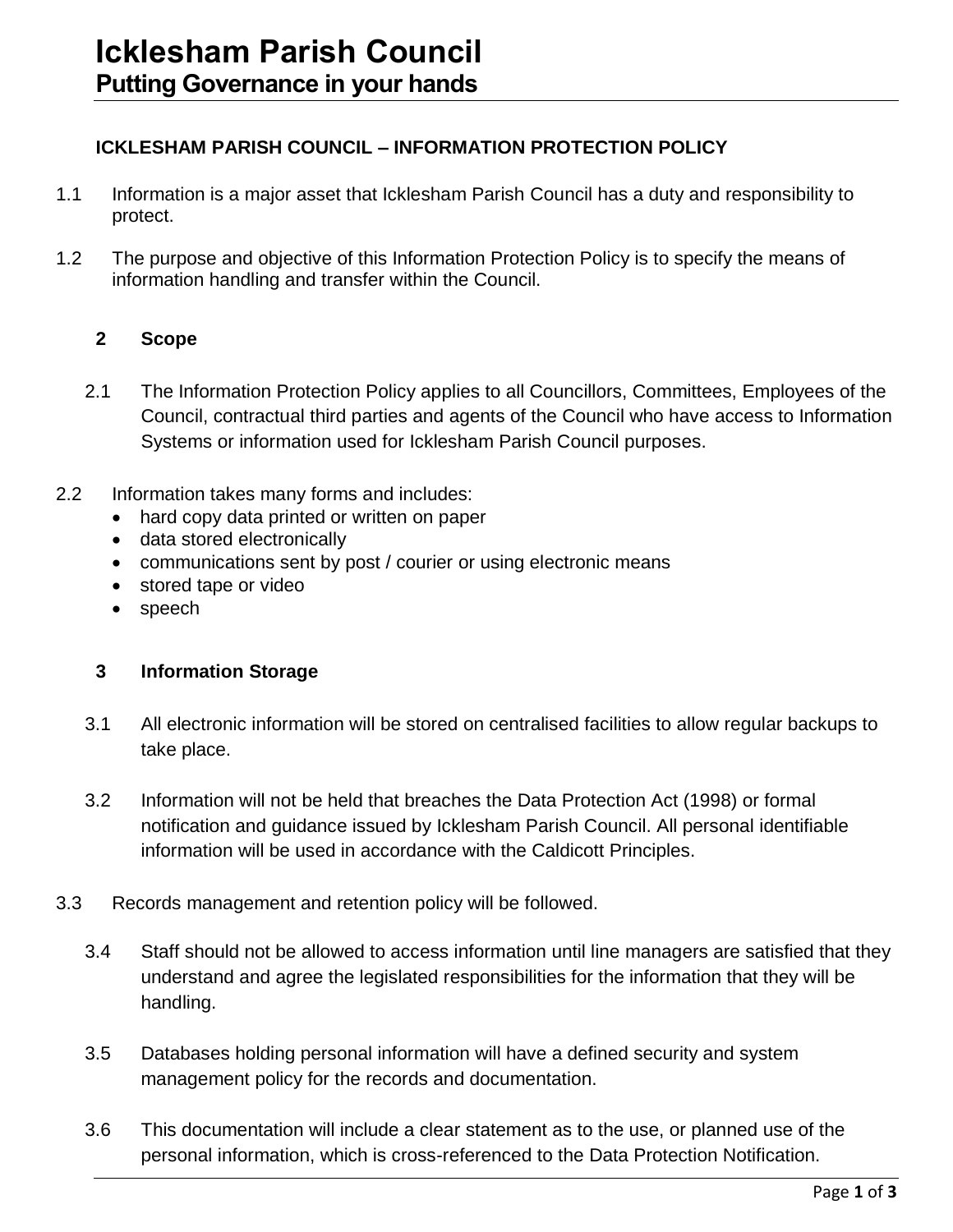3.7 Files which are listed by Icklesham Parish Council as a potential security risk should not be stored on the network, except for in designated application storage areas. To facilitate this Icklesham Parish Council will implement an electronic File security solution.

4

Disclosure of Information - Computer and Paper Based

- 4.1 The disclosure of personal information to other than authorised personnel is forbidden. If there is suspicion of a Member or employee treating confidential Council information in a way that could be harmful to the Council or to the data subject, then it is be reported to the Data Control Officer (Clerk) who will take appropriate action.
- 4.2 Do not remove printed information from premises without the express consent of the information owner. Consent will only be given in exceptional circumstances
- 4.3 Protectively marked, personal or sensitive documents are not to be left unattended and, when not in use, are to be locked away and accessed only by authorised persons.
- 4.4 Disposal methods for waste computer printed output and other media must be in accordance with Icklesham Parish Councils disposal policy.
- 4.5 Distribution of information should be via the most secure method available.
- 5 Disclosure of Information Telephone, Fax and E-mail
- 5.1 Where this involves the exchange of sensitive information then the following procedures will be applied.
	- **6 Telephone calls:**
	- 6.1 Verify the identification of members before disclosing information. If in doubt, return their call using a known telephone number.
	- 6.2 For external callers, verify their identity and their need to know the requested information. Telephone them back before releasing information and ask the caller to provide evidence of their identity (this could be passport, driving license, household bill).
	- 6.3 Ensure that you are authorised to disclose the information requested.
	- 6.4 Ensure that the person is entitled to be given this information.